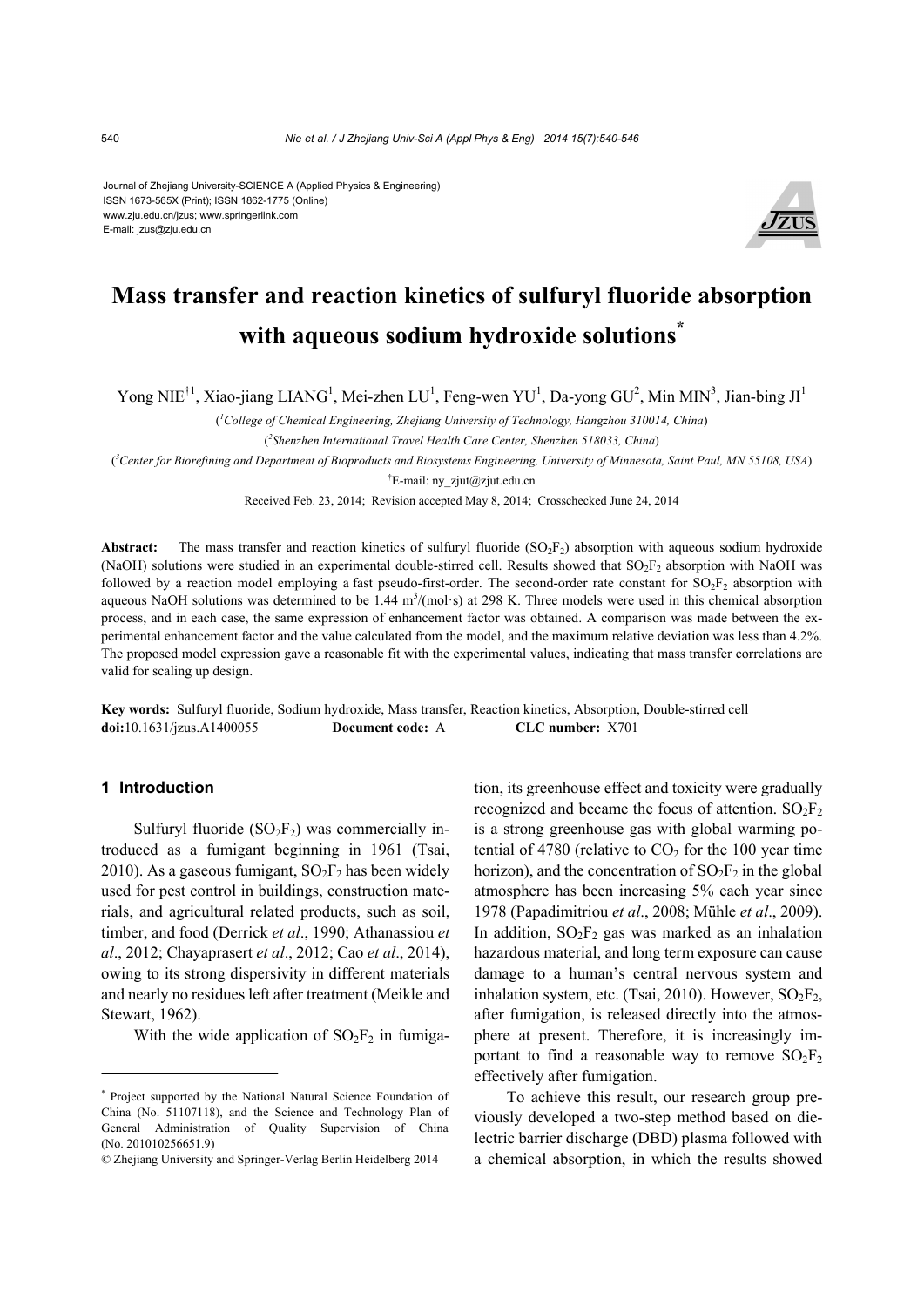that  $SO_2F_2$  could be removed efficiently using this two-step method (Nie *et al*., 2013a); however, high energy consumption of the DBD plasma process limits its future industrial applications.

Recently, a new approach of using chemical absorption alone for the removal of  $SO_2F_2$  has been developed (Nie *et al.*, 2013b).  $SO_2F_2$  is nearly insoluble in water in neutral conditions; however,  $SO_2F_2$ can be rapidly hydrolyzed in aqueous alkaline media due to the fact that nucleophilic hydroxyl ions will attack the S atom and replace one of the F ions (Cady and Misra, 1974). Therefore, using aqueous NaOH solution as the absorbent could enhance the absorption rates of  $SO_2F_2$  in comparison with using only water.

The present work involves an investigation of mass transfer and reaction kinetics in the absorption of gaseous  $SO<sub>2</sub>F<sub>2</sub>$  with aqueous NaOH solution in an experimental double-stirred cell, including a zone of mass transfer and reaction kinetics, enhancement factor, etc. The results can provide the theory base for the industrial design of a chemical absorber to remove  $SO<sub>2</sub>F<sub>2</sub>$  after fumigation.

#### **2 Materials and methods**

#### **2.1 Materials**

Sulfuryl fluoride (99.9%) in a cylinder was obtained from the Hangzhou Maoyu Electronic Chemicals Co., Ltd., China. Air in a cylinder was obtained from the Hangzhou Jingong Specialty Gases Co., Ltd., China. Sodium hydroxide (96%) and potassium biphthalate (99.9%) were obtained from the Sinopharm Chemical Reagent Co., Ltd., China.

#### **2.2 Apparatus and procedure**

The experimental setup is illustrated in Fig. 1, in which the  $SO_2F_2$  absorption was conducted in an experimental double-stirred cell. The detailed description of the double-stirred cell used for the absorption measurements is available elsewhere (Shi and Zhong, 2005; Zhang *et al*., 2007). The cell has a water jacket through which water from a constant temperature bath is circulated to maintain the desired temperature of 298 K. The stirred cell is a glass cylinder with an 8.0 cm inner diameter and a length of 15.5 cm, which is equipped with four vertical baffles

and two stirring blades. The stirring blades are driven by a separate DC motor in the gas and liquid phases.



**Fig. 1** Experimental apparatus for  $SO_2F_2$  absorption **in an experimental double-stirred cell** 

1:  $SO_2F_2$ ; 2: air cylinder; 3: gas control valve; 4: flow meter; 5: buffer; 6: water bath; 7, 19: soap-film meter; 8, 18: three-way cock; 9: entrance of liquid; 10, 16: DC motor; 11, 15: magnetic force gearing; 12, 14: stirring blade; 13: absorber; 17: liquid control valve; 20: stirrerspeed controller

A mixture of  $SO_2F_2$  and air with a  $SO_2F_2$  concentration ranging from 0.2% to 0.5% in volume was fed into the stirred cell at a fixed gas flow rate of 100 ml/min. Gaseous  $SO_2F_2$  was absorbed by the aqueous NaOH solution in the cell. The NaOH solution was prepared by adding the solid NaOH to distilled water to obtain the desired NaOH concentration, calibrating with a potassium biphthalate solution. Most of the experiments were performed with an aqueous NaOH solution volume  $V<sub>L</sub>$  of 200 ml.

The inlet and outlet gas concentrations of  $SO_2F_2$ for the cell were analyzed by a gas chromatography (GC) equipped with a Gaspro plot column and a flame photometric detector (7890A, Agilent Technologies, USA). The sensitivity of the GC for  $SO<sub>2</sub>F<sub>2</sub>$  analysis was  $5 \times 10^{-7}$  in volume. The experimental absorption rate  $N_A$  can be calculated from

$$
N_{\rm A} = G(C_{\rm Gin} - C_{\rm Gout})/A,\tag{1}
$$

where  $C_{\text{Gin}}$  and  $C_{\text{Gout}}$  are the inlet and outlet gas concentrations of the cell, respectively; *A* is the effective interfacial area of the cell, which is influenced slightly by the stirring with a constant gas-liquid interface of  $0.00264 \text{ m}^2$ ; and *G* is the total gas flow rate.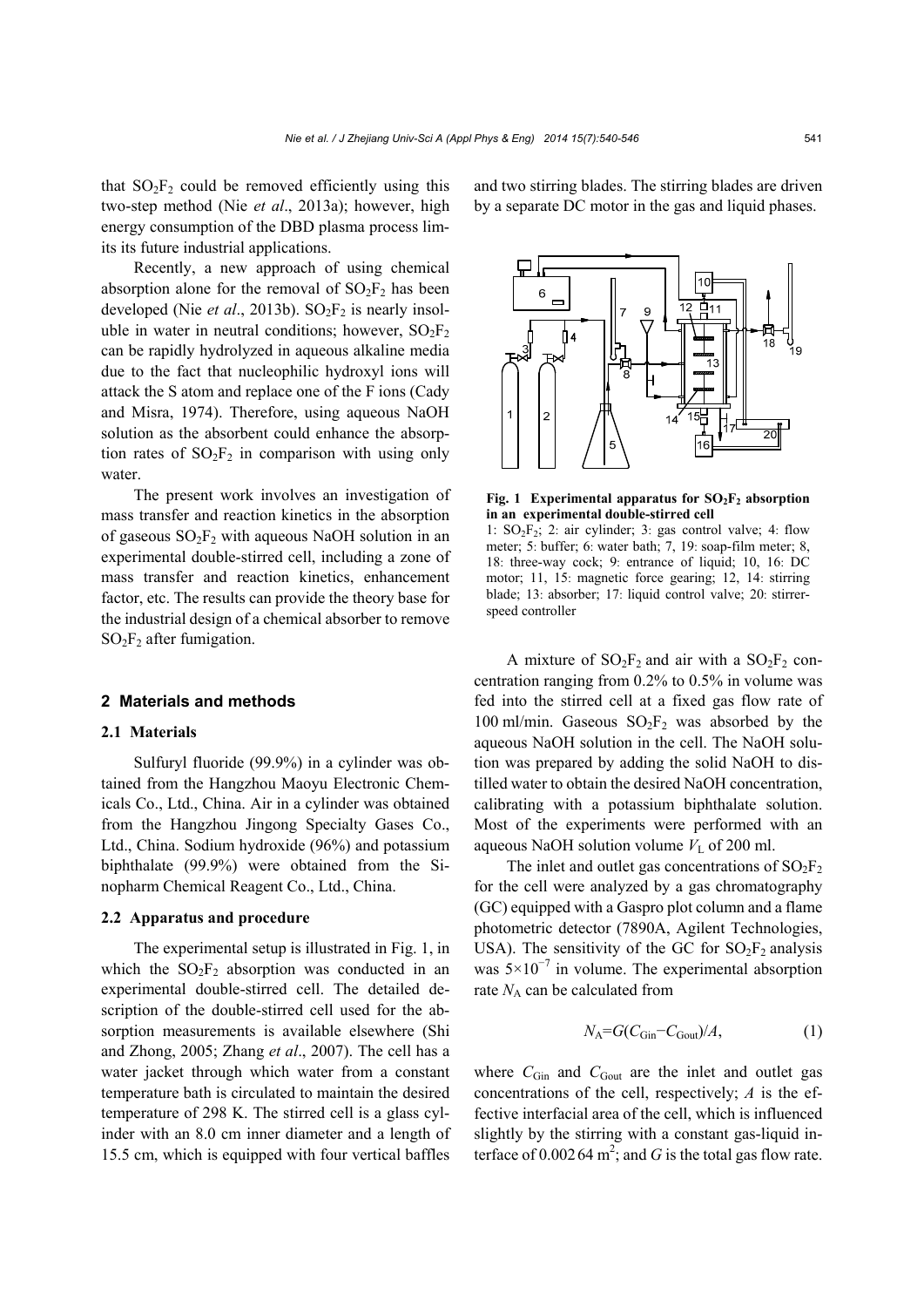All of the experiments for  $SO_2F_2$  absorption were carried out at atmospheric pressure.

## 2.3 Physical properties of the NaOH-SO<sub>2</sub>F<sub>2</sub> **system**

The liquid and gas phase diffusivities of  $SO_2F_2$ can be predicated from the model developed by Wilke and Chang (1955) and Wilke and Lee (1955), respectively. The solubility of  $SO_2F_2$  in the water (*H*) can be calculated (Derrick *et al*., 1990; Tsai, 2010). In addition, the liquid phase diffusivity of NaOH is obtained from Tan *et al*. (1990). Some of the parameters for the NaOH-SO<sub>2</sub>F<sub>2</sub> system are listed as follows: the temperature is 298 K; the molecular diffusivity for  $SO_2F_2$  in the air and water ( $D_{SO_2F_2\text{-air}}$  and  $D_{SO_2F_2\text{-water}}$ ) are  $1.24 \times 10^{-5}$  m<sup>2</sup>/s and  $1.19 \times 10^{-9}$  m<sup>2</sup>/s, respectively; the molecular diffusivity for NaOH in the water  $(D_{\text{NaOH-water}})$  is  $3.09 \times 10^{-9}$  m<sup>2</sup>/s; and *H* is  $7.27\times10^{-5}$  mol/(L·kPa).

#### **2.4 Mass transfer coefficients**

The gas-side and liquid-side mass transfer coefficients in the cell,  $k_{GA}$  and  $k_{LA}^0$  (where the superscript 0 represents without chemical reaction and the subscript A represents  $SO_2F_2$ ), are calculated from the empirical correlations of Shi *et al*. (1996) as follows:

$$
k_{\text{LCO}_2}^0 = 1.635 \times 10^{-6} n_{\text{L}}^{0.56},\tag{2}
$$

$$
k_{GSO_2} = 5.878 \times 10^{-8} n_G^{0.70},\tag{3}
$$

$$
k_{\text{LA}}^0 = k_{\text{LCO}_2}^0 (D_{\text{A}} / D_{\text{CO}_2})^{2/3},\tag{4}
$$

$$
k_{\text{GA}} = k_{\text{GSO}_2} (D_{\text{A}} / D_{\text{SO}_2})^{2/3},\tag{5}
$$

where  $k_{\text{LCO}_2}^0$  is the liquid-side mass transfer coefficient for carbon dioxide  $(CO<sub>2</sub>)$  without chemical reaction at 298 K,  $k_{GSO_2}$  is the gas-side mass transfer coefficient for sulfur dioxide (SO<sub>2</sub>) at 298 K,  $n<sub>L</sub>$  is the liquid phase stirrer speed,  $n<sub>G</sub>$  is the gas phase stirrer speed,  $D_A$ ,  $D_{CO_2}$ , and  $D_{SO_2}$  are the molecular diffusivities for  $SO_2F_2$ ,  $CO_2$ , and  $SO_2$ , respectively.

In this study, the value of  $k_{\text{GA}}$  for SO<sub>2</sub>F<sub>2</sub> is  $3.157 \times 10^{-6}$  kmol/(m<sup>2</sup>·s·kPa) at 300 r/min and 298 K, and  $k_{\text{LA}}^0$  is 1.918×10<sup>-5</sup> m/s at 150 r/min and 298 K.

## 2.5 Interfacial concentration of SO<sub>2</sub>F<sub>2</sub> in liquid **phase**

The interfacial concentration of  $SO_2F_2$  in the liquid phase  $C_{Ai}$  is a key factor affecting the reaction kinetics for the absorption of  $SO_2F_2$  in the liquid phase. At a low  $SO_2F_2$  concentration,  $C_{Ai}$  can be estimated using Henry's law. In the experimental double-stirred cell, the complete mixing coefficients for the gas and liquid phases were all close to 1 with a liquid stirring speed of 150 r/min and a gas stirring speed of 300 r/min (Gu, 1986). Thus, the partial pressure  $P_{A0}$  (where the subscript 0 represents without chemical reaction) of the bulk gas stream at the outlet of the cell was used to calculate the interfacial concentration of  $SO_2F_2$  as follows:

$$
C_{\text{Ai}} = H(P_{\text{A}0} - N_{\text{A}} / k_{\text{GA}}). \tag{6}
$$

## **2.6 Absorption process of**  $SO_2F_2$  **into the aqueous NaOH solution**

The absorption process of  $SO<sub>2</sub>F<sub>2</sub>$  into the aqueous NaOH solution consists of the following two steps:

$$
SO_2F_2(gas) \leftrightarrow SO_2F_2(aqueous), \tag{7}
$$

$$
SO2F2(aqueous) + NaOH(aqueous) \rightarrow
$$
  
HOSO<sub>2</sub>F(aqueous) + NaF(aqueous). (8)

#### **3 Results and discussion**

## **3.1 Determination of the mass transfer and the reaction kinetics zone**

To study the chemical absorption process, the zone of the mass transfer and reaction kinetics should be determined firstly. Generally, the kinetics zones are classified based on the magnitude of the reaction rate, and kinetics zones are mainly used to indicate the influences of the chemical reaction on the process of gas-liquid mass transfer and reaction. Table 1 shows how to determine the kinetics zone, according to the effect of factors influencing absorption and reaction on each kinetics zone using the film theory (Tan *et al*., 1990).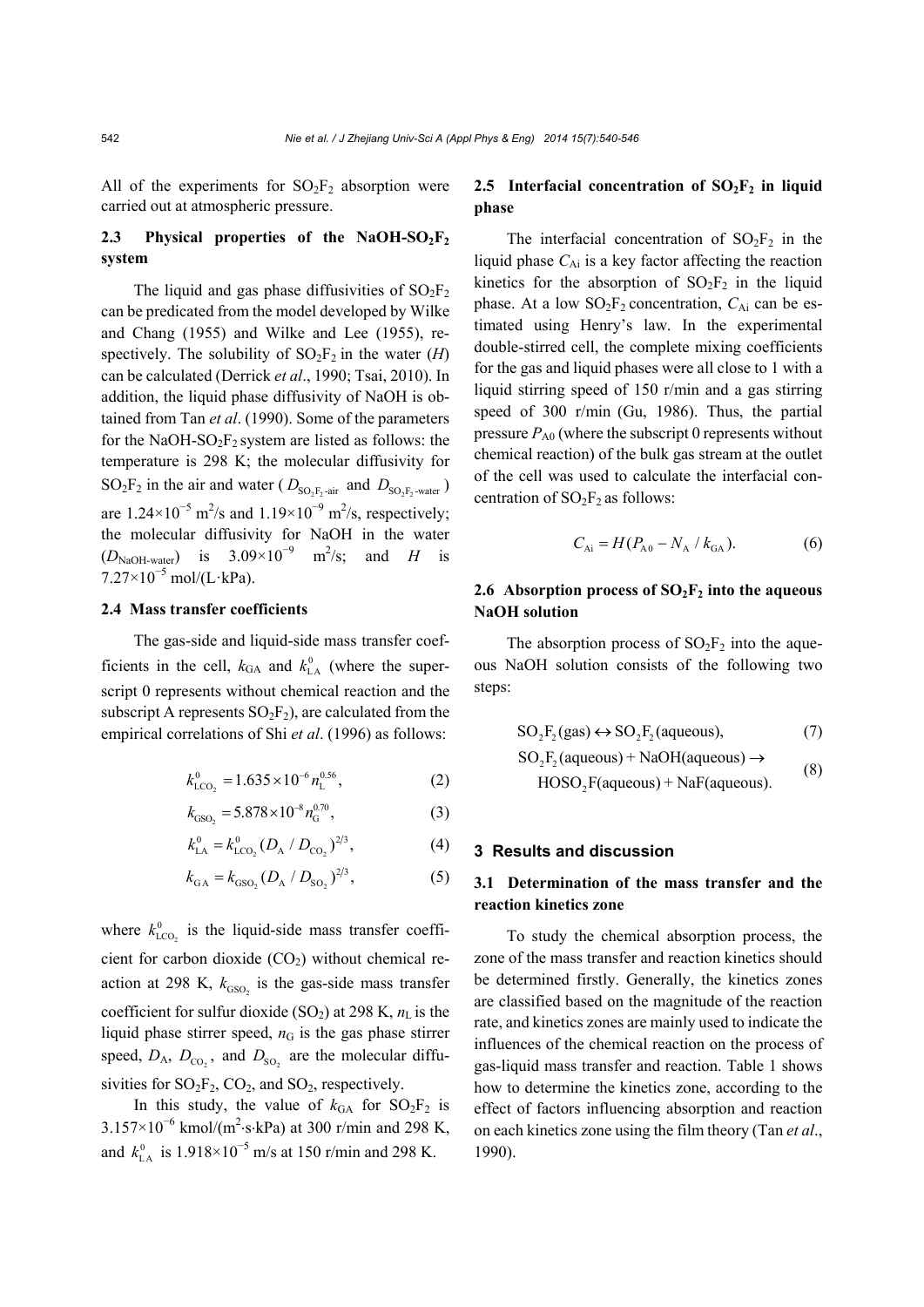| Parameter instruction                                      | Zone of mass transfer and reaction kinetics |      |  |  |   |   |        |   |
|------------------------------------------------------------|---------------------------------------------|------|--|--|---|---|--------|---|
|                                                            | A                                           | B    |  |  | E | F | €.     | H |
| Concentration of reactant NaOH in bulk of liquid, $C_{BL}$ |                                             |      |  |  |   |   | $^+$   |   |
| Intensity of pressure of $SO_2F_2$ in bulk of gas, P       | +                                           |      |  |  |   |   | $^{+}$ |   |
| Interfacial areas, A                                       | $^+$                                        |      |  |  |   |   |        |   |
| Liquid volume, $V_{I}$                                     |                                             |      |  |  |   |   |        |   |
| Liquid-side mass-transfer coefficient, $k_I$               |                                             |      |  |  |   |   | $^+$   |   |
| Gas-side mass-transfer coefficient, $k_G$                  |                                             | $^+$ |  |  |   |   | $^+$   |   |
| Second-order rate constant, $k_2$                          |                                             |      |  |  |   |   |        |   |

**Table 1 Factors influencing the gas-liquid absorption and reaction**

A: instantaneous reaction; B: instantaneous reaction in diffusion film; C: fast reaction; D: fast pseudo-*m*th-order reaction; E: moderately fast reaction; F: moderately fast pseudo-*m*th-order reaction; G: slow reaction in bulk liquid; H: very slow reaction in bulk liquid; '+': effected by factor; '−': not effected by factor; '?': may be effected by factor, but the rate equation will not be changed

Based on the above method, the zone determining experiments for the absorption of  $SO_2F_2$  into aqueous NaOH solutions were designed as shown in Table 2. The basic conditions of the experiments are as follows:  $T=298$  K,  $P_{in}=0.5$  kPa (the inlet partial pressure of  $SO_2F_2$ , equivalent to a regular  $SO_2F_2$  application rate of 20  $g/m<sup>3</sup>$  used in container fumigation),  $n_G$ =300 r/min,  $n_L$ =150 r/min,  $V_L$ =200 ml, and  $C_{\text{BL}}$ =47.8 mmol/L (bulk concentration, where the subscript B represents NaOH). In our testing, the bulk concentration  $C_{BL}$  of NaOH was much higher than the interfacial concentration of  $SO_2F_2$  in the liquid phase *C*Ai. Thus, the bulk concentration of NaOH was considered to be a constant during the absorption process of  $SO_2F_2$ .

**Table 2 Determination of zone of mass transfer and reaction kinetics**

| Parameter                    | Absorption rate<br>$(\times 10^{-5} \text{ mol/(m}^2 \cdot \text{s}))$ |  |  |
|------------------------------|------------------------------------------------------------------------|--|--|
| $V_1 = 150$ ml               | 1.04                                                                   |  |  |
| $V_1$ =200 ml                | 1.08                                                                   |  |  |
| $n_1 = 150$ r/min            | 1.08                                                                   |  |  |
| $n_{\rm L}$ =100 r/min       | 1.05                                                                   |  |  |
| $C_{\text{BI}}$ =47.8 mmol/L | 1.08                                                                   |  |  |
| $C_{\text{BI}}$ =57.4 mmol/L | 1.25                                                                   |  |  |
| $C_{\text{BI}}$ =66.9 mmol/L | 1.36                                                                   |  |  |

As can be seen from Table 2, firstly, the variation of liquid volume  $V<sub>L</sub>$  has a slight effect on the absorption rate of  $SO_2F_2$ , according to Table 1, the zones of E to H can be excluded. Secondly, the liquid-side mass transfer coefficient can be changed by changing the liquid stirring speed, the variation of liquid stirring speed  $n<sub>L</sub>$  has an insignificant effect on the absorption rate of  $SO_2F_2$  (Table 2); therefore, the zones of A and C in Table 1 can be excluded. Thirdly, the variation of concentration of the reactant NaOH in bulk of liquid C<sub>BL</sub> has a great effect on the absorption rate of  $SO_2F_2$ , according to Table 1; therefore, the zone of B can be excluded. Thus, the kinetics zone for the absorption of gaseous  $SO_2F_2$  with NaOH solution belongs to D, a fast pseudo-*m*th-order reaction.

## **3.2 Determination of fast pseudo-first-order reaction and second-order rate constant** *k***<sup>2</sup>**

Based on the Dankwerts theory (Dankwerts, 1970), the absorption rate for a fast pseudo-*m*th**-**order reaction is given by

$$
N_{A} = \sqrt{2k_{m+1}D_{A}C_{Ai}^{m+1}C_{BL}/(m+1)},
$$
\n(9)

where *m* is the reaction order.

A plot of *N*A versus *C*Ai can give the reaction order  $m$  for  $SO_2F_2$ . Fig. 2 shows the effect of the bulk concentration of NaOH on the  $SO_2F_2$  absorption rate as a function of the interfacial concentration of  $SO_2F_2$ in the liquid phase. There was a linear relationship between the  $SO_2F_2$  absorption rate  $N_A$  and the interfacial concentration of  $SO_2F_2$  in the liquid phase  $C_{Ai}$ . Thus, the results confirmed that the hydrolysis reaction for  $SO_2F_2$  was a fast pseudo-first-order reaction  $(m=1)$ . In addition, as illustrated in Fig. 2, the  $SO_2F_2$ absorption rate  $N_A$  had a positive relationship with both  $C_{Ai}$  and  $C_{BL}$ .

To determine the forward second-order rate constant  $k_2$  for the hydrolysis reaction of  $SO_2F_2$ , the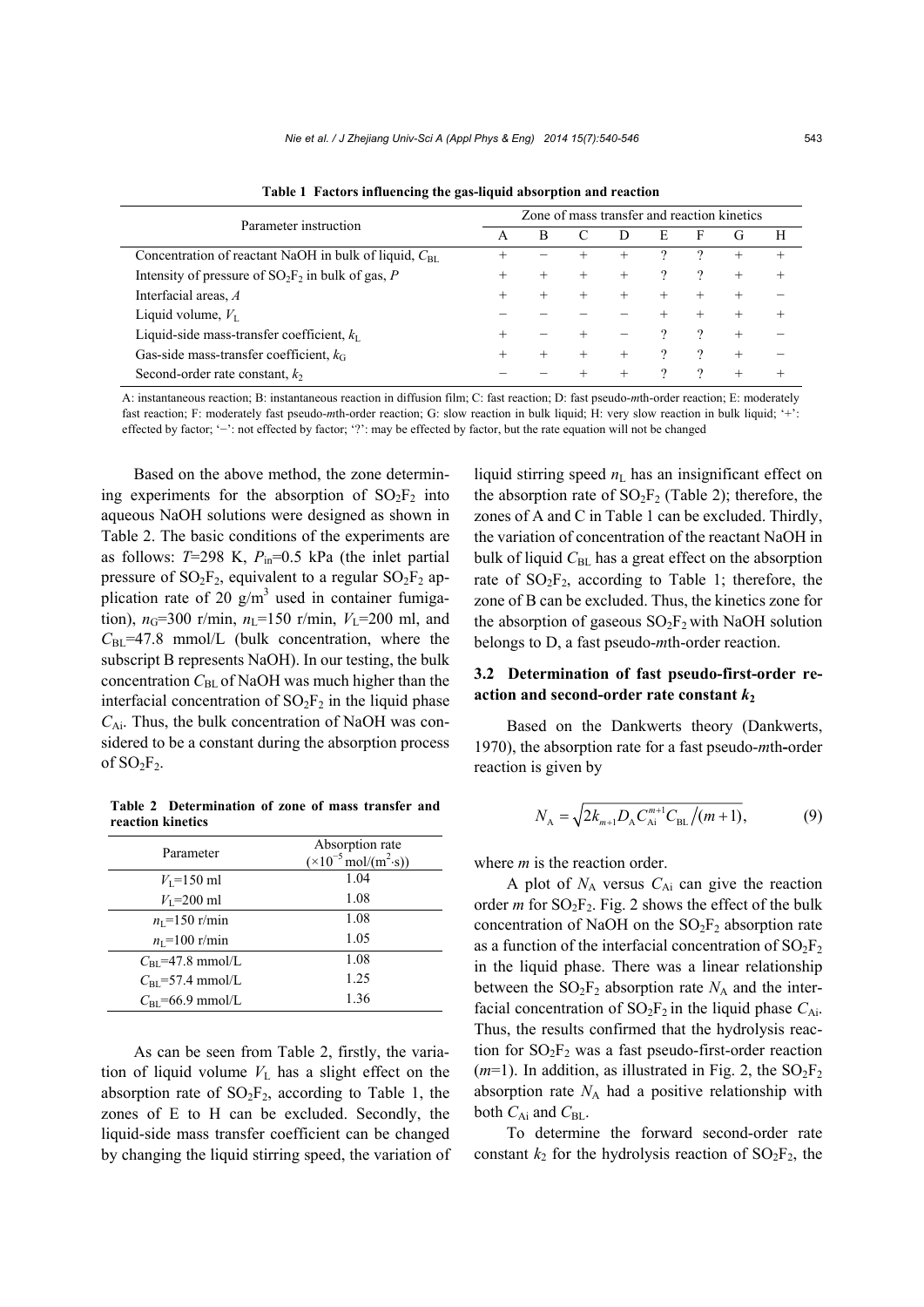mass transfer model described in Eq. (9) was used. The values for the second-order rate constant can be derived from Fig. 2, and the average value of the rate constant  $k_2$  calculated at 298 K was 1.44 m<sup>3</sup>/(mol·s). Cady and Misra (1974) found that the rate constant  $k_2$ for the hydrolysis reaction of  $SO_2F_2$  was  $0.418 \text{ m}^3/(\text{mol·s})$ , which is smaller than that in this study. The possible reason for this phenomenon is the difference of the measuring method. In our case, the overall dynamic processes of  $SO_2F_2$  absorption and the subsequent hydrolysis reaction were taken into account. However, in the experiments of Cady and Misra (1974), the process of  $SO_2F_2$  absorption was not considered, and the hydrolysis reaction of  $SO_2F_2$ was restricted in the liquid solution, in which  $SO_2F_2$ was dissolved in advance; therefore, maybe some of the  $SO_2F_2$  evaporated from the solution during the hydrolysis reaction, and resulted in the deviation for the determination of the forward second-order rate constant  $k_2$ .



**Fig. 2 Effect of the bulk concentration of NaOH on**  the  $SO<sub>2</sub>F<sub>2</sub>$  absorption rate as a function of the interfacial concentration of  $SO_2F_2$  in the liquid phase

#### **3.3 Enhancement factor** *E*

The enhancement factor *E* determines the mass transfer rate for a chemical absorption process, which is very important for the industrial absorber design. In this section, the comparison between the experimental value and the model value for the enhancement factor is conducted.

Generally, the experimental value of the enhancement factor for a fast reaction can be obtained by

$$
N_{\rm A} = E k_{\rm LA}^0 C_{\rm Ai},\tag{10}
$$

where  $N_A$ ,  $k_{\text{LA}}^0$ , and  $C_{\text{Ai}}$  are experimental values, as shown in Fig. 3. The experimental value of the enhancement factor increases with the increase of the bulk concentration  $C_{BL}$  of NaOH.



**Fig. 3 Comparison of experimental and model values for the enhancement factor**

For the aim of modeling the enhancement factor of a fast pseudo-first-order reaction, three widely used mass transfer models based on the film, penetration, and surface renewal theories, respectively, are applied to predict the enhancement factor here as follows (Tan *et al*., 1990):

| Film theory model: E=Ha/tanhHa,                            | (11) |
|------------------------------------------------------------|------|
| Penetration theory model: $E=Ha+\pi/(8Ha)$ ,               | (12) |
| Surface renewal theory model: $E = \sqrt{1 + Ha^2}$ , (13) |      |

where *Ha* is the dimensionless Hatta number, defined as follows:

$$
Ha = \sqrt{k_2 D_{\rm A} / (k_{\rm LA}^0)^2 C_{\rm BL}^{1/2}}.
$$
 (14)

In terms of the above three models, when *Ha*>3, the mathematical expression of the enhancement factor could be the same equation as follows (Dankwerts, 1970):

$$
E = Ha = \sqrt{k_2 D_{\rm A} / (k_{\rm LA}^0)^2 C_{\rm BL}^{1/2}}.
$$
 (15)

According to the above experimental value of the enhancement factor, Eq. (15) could be used as the model expression of the enhancement factor, and the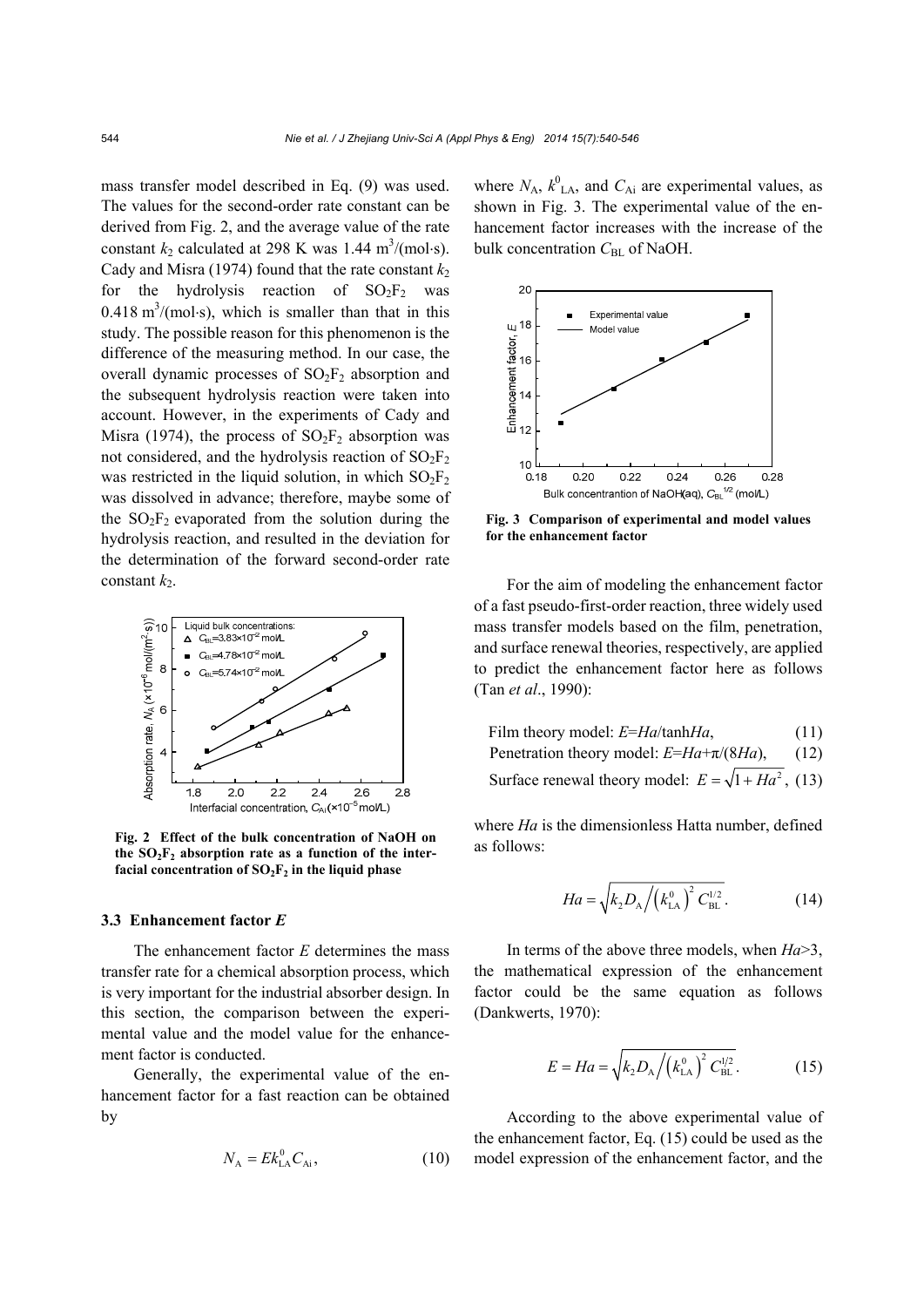corresponding mathematical expression in this study is

$$
E = 68.08 C_{\rm BL}^{1/2}.
$$
 (16)

The corresponding model values are also shown in Fig. 3. The proposed model expression based on the three mass transfer models gives a reasonable fit with the experimental values: the average relative deviation is 1.7%, and the maximum relative deviation is 4.2%.

## **3.4 Validation of the fast pseudo-first-order reaction**

For a bimolecular-second-order reaction, the universal non-steady-state model for the enhancement factor can be expressed by (Tan *et al*., 1990)

$$
E = \frac{Ha\sqrt{1 - (E - 1)/(rS)}}{\tanh\left[Ha\sqrt{1 - (E - 1)/(rS)}\right]},
$$
(17)

where *r* represents the ratio of the diffusion coefficients in the liquid phase, and *S* represents the ratio of the stoichiometric concentrations in the liquid phase. These two dimensionless parameters are given by

$$
r=D_{\rm B}/D_{\rm A},\tag{18}
$$

$$
S = C_{BL}/(bC_{Ai}), \quad b=1,
$$
 (19)

where  $D<sub>B</sub>$  is the molecular diffusivity for NaOH, and *b* is the stoichiometric number.

In terms of a second-order reaction, the condition to be regarded as a pseudo-first-order reaction is that:  $r^{1/2}S/Ha \ge 10$ . Table 3 shows the calculating results based on the experimental data depicted in Fig. 3, and the experiments were performed with *P*in of 0.36 kPa for the inlet gas stream (equivalent to a SO<sub>2</sub>F<sub>2</sub> application rate of 14.4  $g/m<sup>3</sup>$ ).

**Table 3 Validation of fast pseudo-first-order reaction**

| $C_{BL}$ (mol/L)      | $C_{\rm Ai}$ (mol/L) | S     | Ha  | $r^{1/2}S/Ha$ |
|-----------------------|----------------------|-------|-----|---------------|
| $3.89\times10^{-2}$   | $2.470\times10^{-5}$ | 1575  | 134 | 189           |
| $4.94 \times 10^{-2}$ | $2.370\times10^{-5}$ | 2084  | 151 | 222           |
| $5.74\times10^{-2}$   | $2.363\times10^{-5}$ | 2429  | 163 | 240           |
| $7.03\times10^{-2}$   | $2.347\times10^{-5}$ | 2995  | 181 | 267           |
| $7.64\times10^{-2}$   | $2.330\times10^{-5}$ | 32.79 | 188 | 281           |

As can be seen from Table 3, the condition of  $r^{1/2}$ *S*/*Ha* $\ge$ 10 is satisfied for our test cases. Hence, the results confirmed that the absorption of  $SO_2F_2$  into aqueous NaOH solutions is a fast pseudo-first-order reaction.

## **4 Conclusions**

The mass transfer and reaction kinetics of the absorption of  $SO_2F_2$  with aqueous NaOH solutions were studied in an experimental double-stirred cell. Conclusions can be drawn as follows.

1.  $SO_2F_2$  absorption with NaOH was a fast pseudo-first-order reaction. The second-order rate constant was determined from experimental results and found to be  $1.44 \text{ m}^3/(\text{mol} \cdot \text{s})$  at 298 K.

2. Three widely used mass transfer models based on the film, penetration, and surface renewal theories, respectively, were applied in this mass transfer with a chemical reaction process, and the same expression of enhancement factors was obtained. A comparison was made between the experimental enhancement factor and the data calculated from the models, and the maximum relative deviation was less than 4.2%.

Associated with the developed model for the enhancement factor *E*, mass transfer coefficients, and material balance in the scrubber, the number of the theoretical plate in the scrubber could be calculated accurately, which is the critical index used to determine the performance and effectiveness of the scrubber. Furthermore, the scaling up study for the removal of  $SO_2F_2$  in a rotating zigzag high gravity bed could be carried out to set up mobile equipment.

#### **References**

- Athanassiou, C.G., Phillips, T.W., Aikins, M.J., *et al*., 2012. Effectiveness of sulfuryl fluoride for control of different life stages of stored-product psocids (Psocoptera). *Journal of Economic Entomology*, **105**(1):282-287. [doi:10.1603/EC11209]
- Cady, G.H., Misra, S., 1974. Hydrolysis of sulfuryl fluoride. *Inorganic Chemistry*, **13**(4):837-841. [doi:10.1021/ic50 134a016]
- Cao, A., Guo, M., Yan, D., *et al*., 2014. Evaluation of sulfuryl fluoride as a soil fumigant in China. *Pest Management Science*, **70**(2):219-227. [doi:10.1002/ps.3535]
- Chayaprasert, W., Maier, D.E., Subramanyam, B., *et al*., 2012. Gas leakage and distribution characteristics of methyl bromide and sulfuryl fluoride during fumigations in a pilot flour mill. *Journal of Stored Products Research*, **50**(1):1-7. [doi:10.1016/j.jspr.2012.03.002]